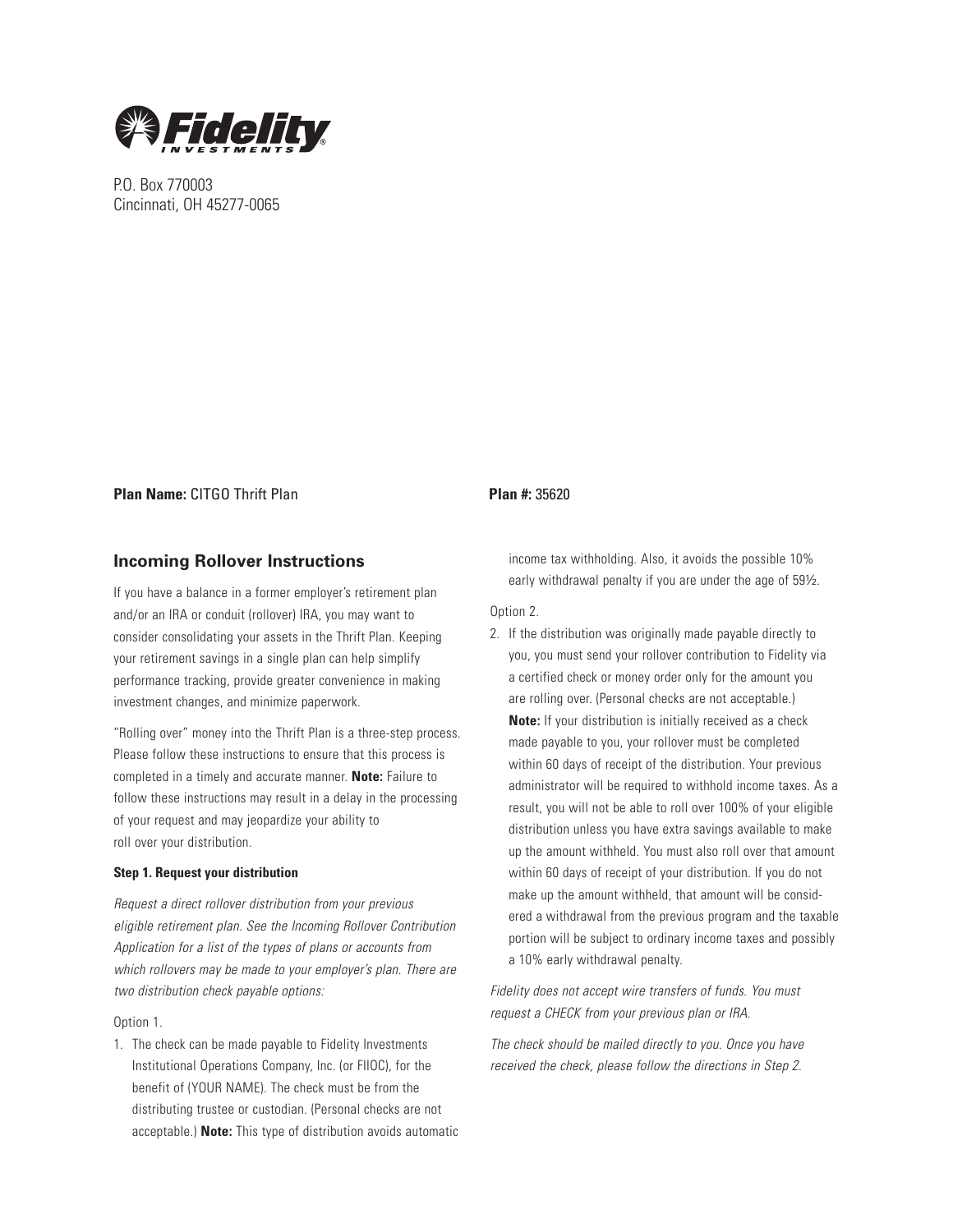## **Step 2. Complete your rollover application**

Please complete the Incoming Rollover Contribution Application. Please be sure to complete all items, and sign the form where indicated.

**Note:** This rollover contribution will be invested based on the investment elections you have on file for employee contributions to the Plan. If you have not made investment elections for rollover contributions, this amount will be invested in the Plan-designated default investment option. If you wish to make investment elections for your rollover contribution, please do so via NetBenefits® or by contacting Fidelity Investments prior to submitting this form.

If you are not sure of the plan type that you are rolling out of, please contact your previous Plan Sponsor or IRA custodian for verification. An incorrect plan type could invalidate your rollover.

• If your distribution is from an **"employer-sponsored" qualified retirement plan,** as described in Section Two of the Incoming Rollover Contribution Application, then you **must** provide a copy of the Plan's Determination Letter, Account Statement or Distribution Statement.

## • If your distribution is from a **conduit or non-conduit**

**individual retirement account (IRA),** as described in Section Two of the Incoming Rollover Contribution Application, then you must provide a copy of an Account Statement or Distribution Statement.

## **Step 3. Mail the information**

Mail (1) the Incoming Rollover Contribution Application and (2) the check in the enclosed preaddressed envelope or mail to:

FIRST CLASS MAIL WITH STAMP: Fidelity Investments Client Service Operations P.O. Box 770003 Cincinnati, OH 45277-0065

## **Overnight Address:**

 Fidelity Investments Client Service Operations (KC1F-L) 100 Crosby Parkway Covington, KY 41015

Please include all the information requested. Incomplete forms and the accompanying check will be returned to you and may jeopardize your ability to roll over your distribution.

Once your contribution is accepted into the Thrift Plan, you can log on to Fidelity NetBenefits® at **www.401k.com** to view your rollover contribution and investment election(s). Please allow at least seven business days for processing. If you have any questions about rollover contributions, call **1-800-256-401K.**

You should make a copy of the check and the Incoming Rollover Contribution Application for your records.

**Note:** Please be sure you have a Beneficiary Designation Form for this Plan on file with CITGO. To establish or change your beneficiary information for the CITGO Thrift Plan, please call Fidelity Investments at **1-800-256-401K** to request a Beneficiary Designation Form. A Beneficiary Designation Form is also available on Fidelity NetBenefits at **www.401k.com**.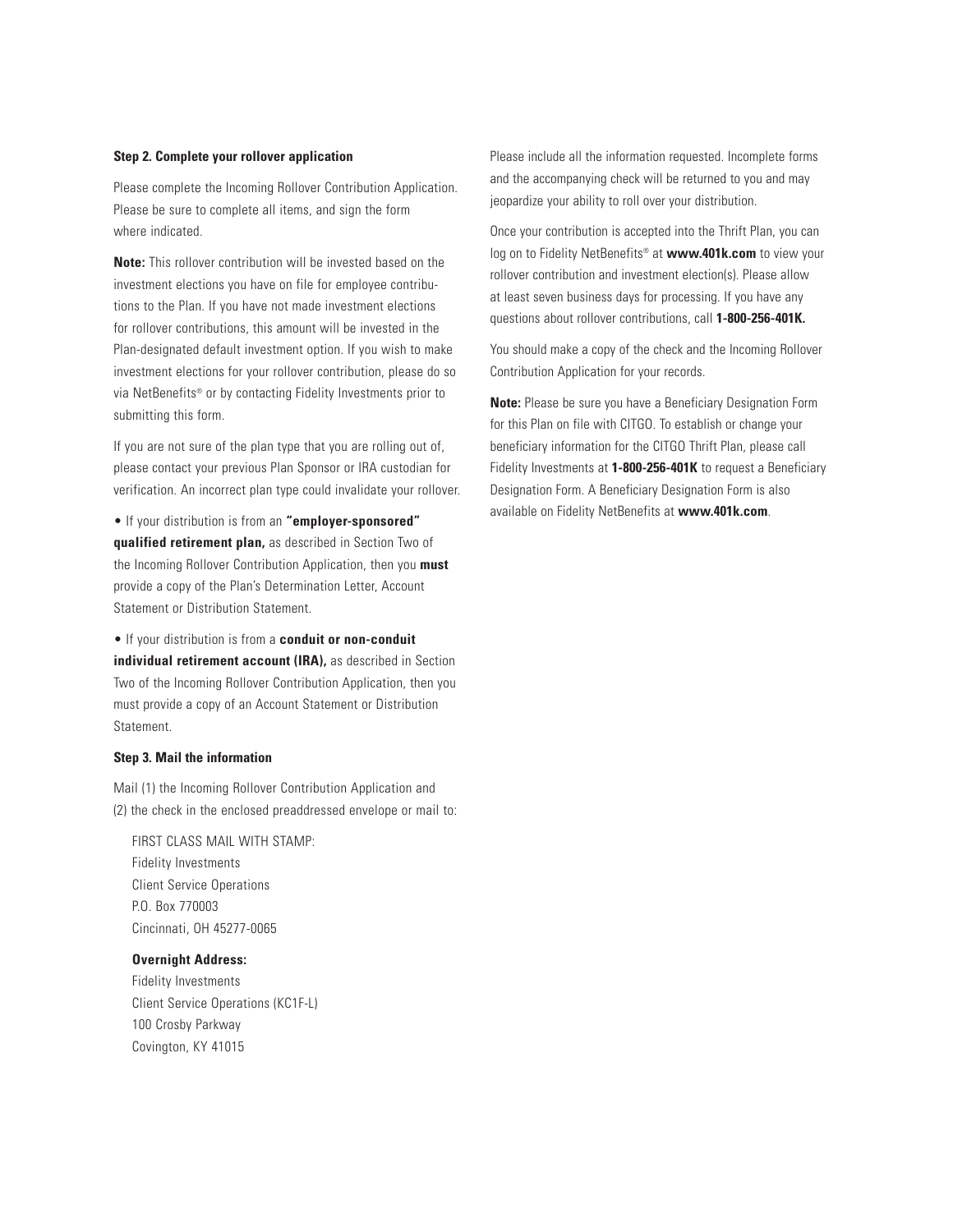# Incoming Rollover Contribution Application

## Section One: Participant Information (please print)

The following section must be completed entirely to ensure that your account is properly set up.

| $        -   -  $<br>$\vert - \vert$ | Birth Date: $\frac{1}{\sqrt{1-\frac{1}{2}}}\left  \frac{1}{\sqrt{1-\frac{1}{2}}}\right $                                                                                                                                                                 |
|--------------------------------------|----------------------------------------------------------------------------------------------------------------------------------------------------------------------------------------------------------------------------------------------------------|
|                                      |                                                                                                                                                                                                                                                          |
|                                      |                                                                                                                                                                                                                                                          |
|                                      | State: The State of the State of the State of the State of the State of the State of the State of the State of the State of the State of the State of the State of the State of the State of the State of the State of the Sta<br>$ZIP:$ $\qquad \qquad$ |
|                                      | Phone (evening): example and a series of the series of the series of the series of the series of the series of the series of the series of the series of the series of the series of the series of the series of the series of                           |

# Section Two: Rollover Contribution Information

#### **Acceptable rollover sources**

**The Plan will accept** taxable money\* from the following types of employer-sponsored plans: 401(a) plans [e.g., 401(k)]; 403(a) plans; governmental 457(b) plans; 403(b) plans (e.g., plans of tax-exempt organizations); distributions of taxable monies made to you as a spousal beneficiary from a current or former spouse from these types of plans, or an alternate payee pursuant to a qualified domestic relations order (QDRO).

After-tax contributions from 401(a) and 403(a) plans, excluding Roth 401(k) and Roth 403(b) money, may also be rolled into this Plan. In addition, the Plan will accept: conduit IRAs (rollover IRAs), non-conduit IRAs (traditional IRAs, Simplified Employee Pension plans [SEP-IRAs]), and SIMPLE IRA distributions (made more than two years from the date you first participated in the SIMPLE IRA).

# **\*Taxable money is defined as pretax contributions (employee and employer), earnings on pretax contributions, and taxable earnings on after-tax contributions from your previous employer's plan.**

Enclosed Contribution:

\$ \_\_\_\_\_\_\_\_\_\_\_\_\_\_ Pretax dollars

\$ \_\_\_\_\_\_\_\_\_\_\_\_\_\_ After-tax dollars

\$ \_\_\_\_\_\_\_\_\_\_\_\_\_\_ TOTAL (Pretax and after-tax dollars)

Please provide the following information concerning the origin of this rollover:

Plan name: \_\_\_\_\_\_\_\_\_\_\_\_\_\_\_\_\_\_\_\_\_\_\_\_\_\_\_\_\_\_\_\_\_\_\_\_\_\_\_\_\_\_\_\_\_\_\_\_\_\_\_

#### **Plan type† (please check one):**

 $\Box$  401(a) plan [e.g., 401(k), pension, profit sharing]  $\Box$  403(a) plan (annuities)  $\Box$  Governmental 457(b) plan

 $\Box$  403(b) plan (e.g., plans of tax-exempt organizations)  $\Box$  Conduit IRA (rollover IRA)

 $\Box$  Non-conduit IRA (traditional IRA, Simplified Employee Pension plan [SEP-IRA]), or a SIMPLE IRA distribution (made more than two years from the date you first participated in the SIMPLE IRA)

## **† If you are not sure of the plan type, please contact your previous plan sponsor for verification. An incorrect plan type could invalidate your rollover.**